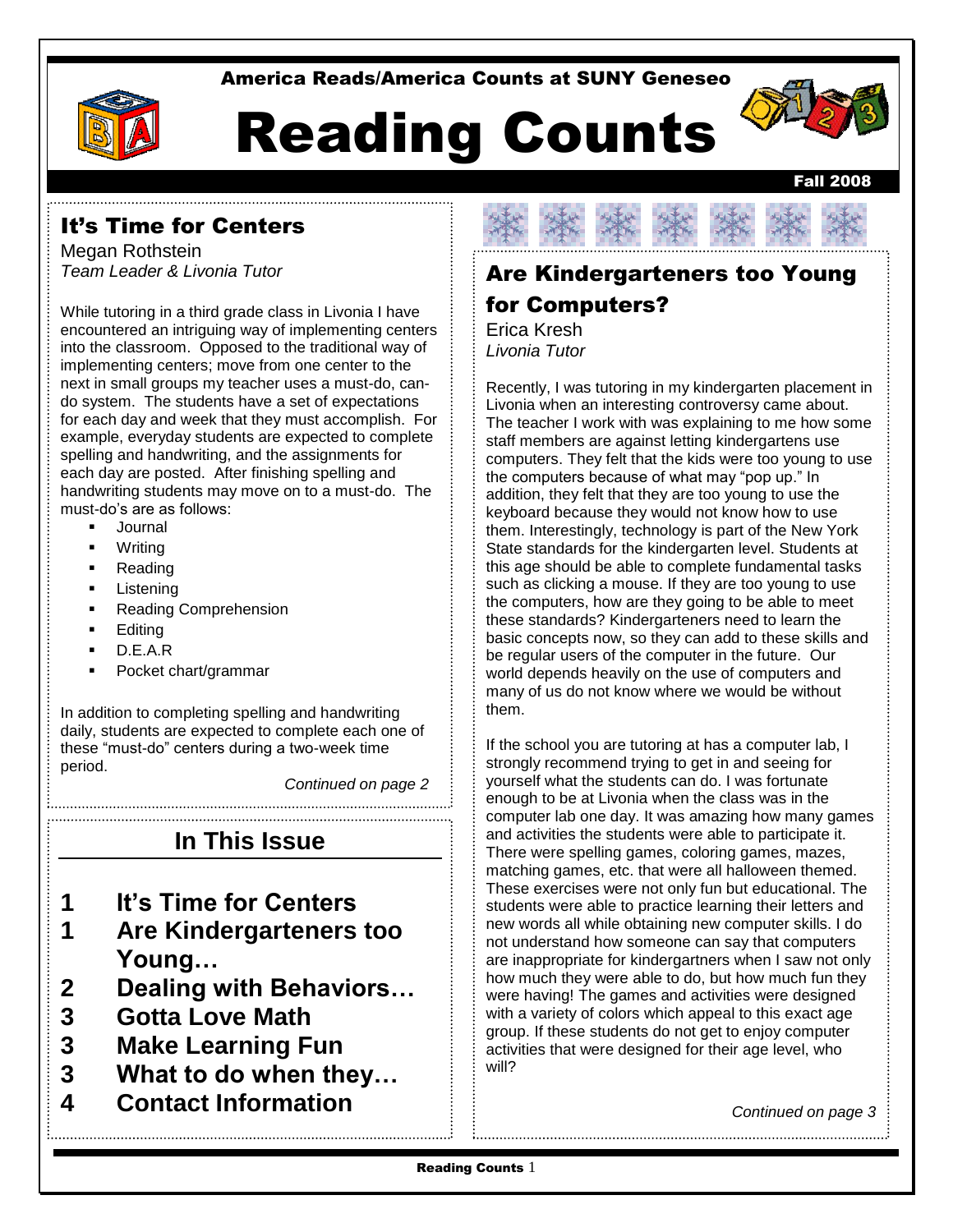#### It's Time for Centers

*Continued from page 1*

After students complete all of their must-dos they may move on to the can-dos. Examples of can-dos are:

- **Science**
- **Fluency**
- Art
- **Computer**
- Spelling games
- Vocabulary
- Math
- D.E.A.R

There are numerous students who are pulled out of the room during centers time, therefore their list of must-dos for a two-week time period is smaller.

I have found this system to be extremely beneficial for both teachers and students. The teacher is able to meet with small reading groups during center time. Also, students are able to work at their own pace to finish their work. However, they are expected to be responsible and complete all their work, otherwise they must finish it during recess time. At the end of a twoweek time period students fill out a self-evaluation in which they evaluate what work they completed and how well they believe they worked. This system allows students to have some freedom in the classroom, while still holding them accountable.





## Dealing with Behaviors **Effectively**

Tracy Wangelin *Mt. Morris Tutor*

Although educators wish that intrinsic motivation is enough to motivate good behavior, sometimes the practice of extrinsic motivation is needed. This strategy can be applied through various reward and punishment systems.

These are most successful when managed in a balanced way. For instance, over-rewarding could lead to the expectation from the student that they deserve something any time a good behavior is committed. Good behavior should be expected and thus should not be recognized as out of the ordinary. On the other hand, if a teacher over-punishes then the punishments do not seem as severe; rather, they would be looked at as a common part of the daily routine. If either techniques are over-used the effectiveness will likely decrease.

\*Some examples of a **reward** system include:

1) Sticker Charts- student gets a sticker on a chart for a good behavior, once the chart is filled the student gets a prize

2) Point System- student gets a point, once points reach a certain number, a reward is given

3) Raffling- student gets a raffle ticket to put in drawing for certain prize, the more raffle tickets accumulated the better the students chances of winning

\*Some examples of a **punishment** system include:

1) Name & Checks- name on the board, each check equals worse punishment

2) Stop-Light Technique- green, yellow, and red cards for each student, each card signifies different level of behavior

3) Loss of a Reward- loss of a reward gained through good behavior, ex. take a sticker back from student's chart

Another important concept to incorporate once in awhile is the "WE>me" philosophy. By doing class rewards and punishments based on entire group's behavior, a sense of teamwork will be learned and hopefully internalized. This is a great benefit since teamwork is utilized throughout our lives. If used properly, reward and punishment systems can be very effective in a classroom.

Reading Counts 2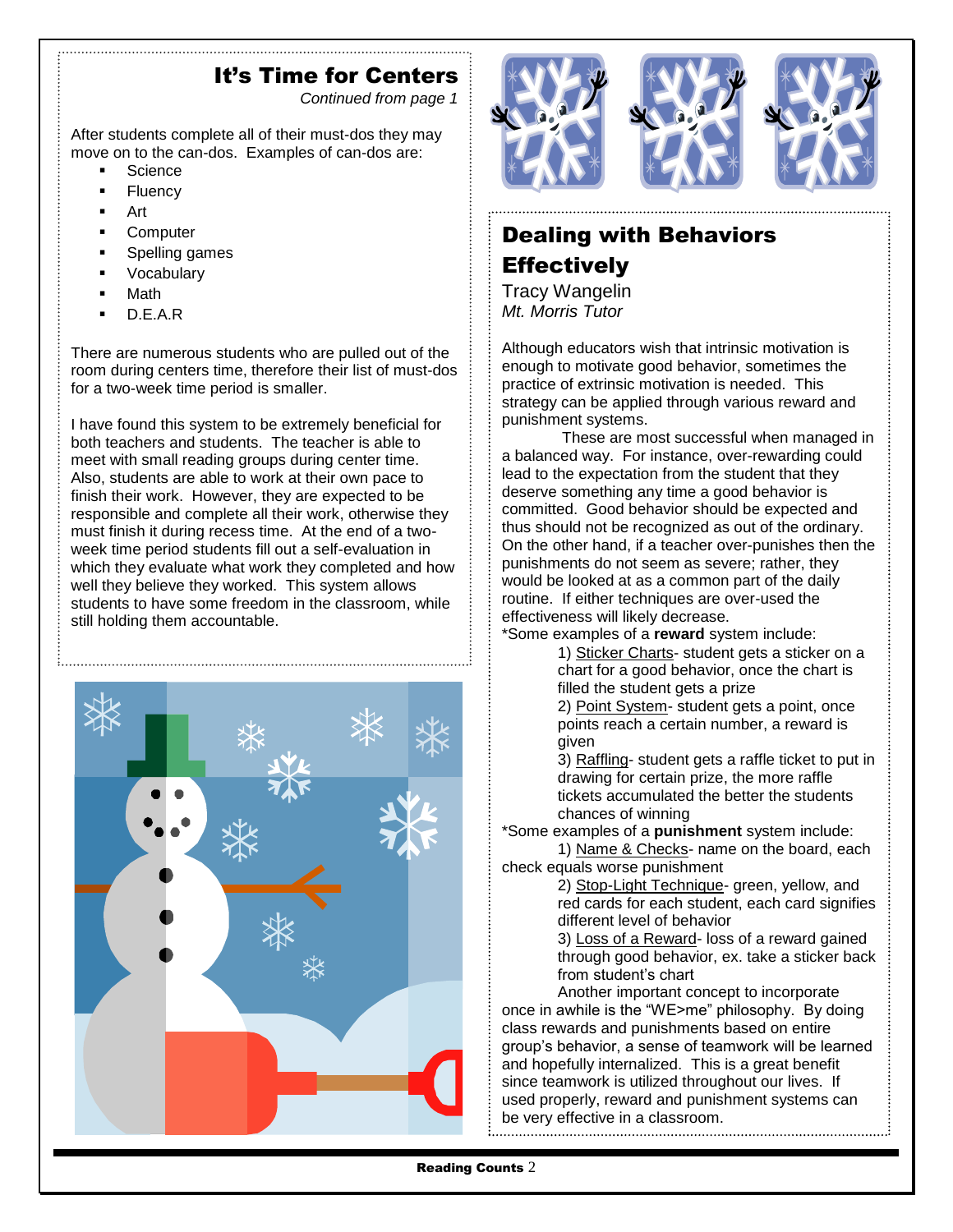## Are Kindergarteners too Young for Computers?

*Continued from page 1*

Besides the computer lab, the students also benefit from computer use within their classroom. While the students in this classroom do not have a Smartboard, they have something very similar. They have a small grey machine on the whiteboard itself with a projector that hangs from the ceiling. Together, they produce the ability for Smartboard games to appear on the whiteboard without the board itself. The students have a blast doing activities on the board while practicing their language arts. Currently, the teacher has given me the opportunity to create a game on her computer with Microsoft Publisher that will be transferred to the "Smartboard." I have never even used Microsoft Publisher before and this opportunity has allowed me to explore the program while adding to my computer skills. However, I could never have done this without knowing basic computer skills, such as using a mouse. These computer essentials are pivotal for being able to not only use a computer but for expanding one's computer skills. If you have the opportunity to ask your teacher if you can create a game with Publisher or any program on the computer, or if you can take part in a computer lab exercise, I would definitely take the time to do this. I realized how much I didn't know about computers and how beneficial they can be to students of any age. Students, even at the kindergarten level, need computers for learning, exploring, and of course, having fun!

## What to do when they don't want to do ANYTHING!

Kristin Ververs

As tutors and future teachers I'm sure many of you have already come across a student or two who just seem like they don't want to do anything. They would rather sit in their seats bored than look at another worksheet or correct another workbook. I have been fortunate to gain some experience of how to help these students without driving myself totally crazy and I would like to pass it onto you. Of course these suggestions are not fool proof and they have already been through trial runs, but each student varies, so I hope that you try these suggestions or that they inspire you to come up with strategies of your own.

 Sit there and don't coerce. If they truly need help and want to complete the assignment they will reach out to you.

*Continued on page 4*

#### Gotta Love Math! January Gallagher

I have never had a more enjoyable job than tutoring for America Counts. Tutoring in a  $5<sup>th</sup>$  grade class room in Dansville, I am allowed be creative with the material because the teacher tells me the lesson before I come so I know the material. I really enjoy this because it gives me knowledge of what I will be helping the students with and I can teach it using any materials I think would be useful.

An example of a lesson is teaching the students to estimate numbers to the nearest hundred, multiple the numbers, and finally say if the answer is in the 1's, 10's, 100's, 1000's, or 10000's. For example, 458 x 23 would be 500 x 20, and 500 x 20 is 10000. For this lesson, I created material to make learning more fun and engaging for all the students. On different colors of construction paper, I wrote 1's, 10's, 100's, 1000's, or 10000's. I used these by having the students work with a partner and after they estimated and solved the problem they can hold up what they believe the problem will fall around. It is a lot of fun and the students have fun trying to figure out the problem and if they estimated properly. I think kids love math when it can be learned through games.



#### Make Learning Fun Samantha Petterson

As a kindergarten math tutor and a student myself, I have come to find that learning should be fun. Lessons should grab the students' attention and engage them from start to finish. If students are eager to learn and actively engaged in the learning process then classroom management, teaching, and tutoring become that much easier. Hands-on learning is one of the easiest ways to achieve this and my cooperating teacher has provided several examples of how to do so:

- 1) Incorporate movement into the lesson:
	- a. "Blast-Off" is an activity in which students start off crouched on the ground and count backwards from any number, 15 for example. As they work their way towards zero they gradually straighten out and at last on blastoff they hop up as if blasting off into space.

*Continued on page 4*